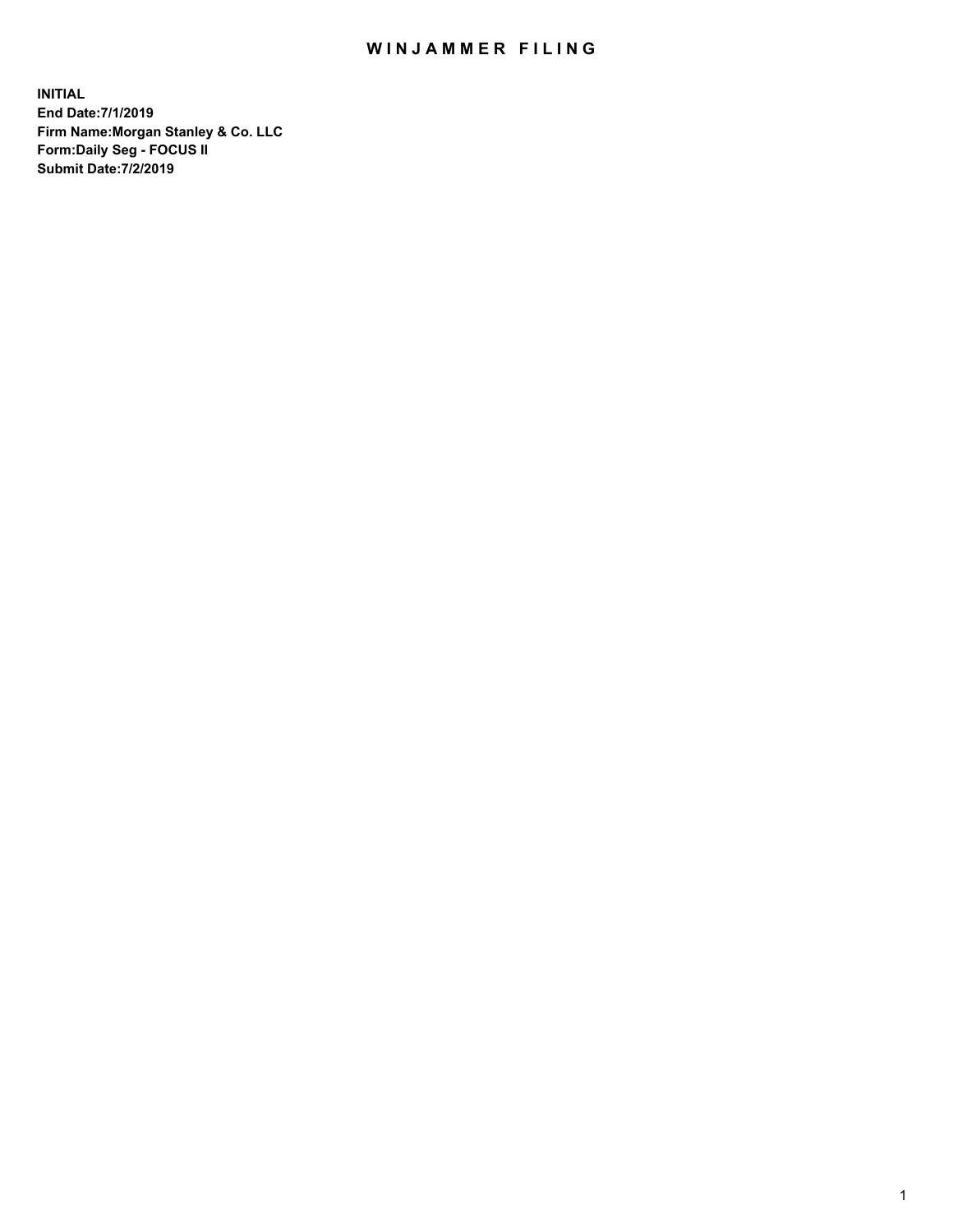**INITIAL End Date:7/1/2019 Firm Name:Morgan Stanley & Co. LLC Form:Daily Seg - FOCUS II Submit Date:7/2/2019 Daily Segregation - Cover Page**

| Name of Company                                                                                                                                                                                                                                                                                                                | Morgan Stanley & Co. LLC                                    |
|--------------------------------------------------------------------------------------------------------------------------------------------------------------------------------------------------------------------------------------------------------------------------------------------------------------------------------|-------------------------------------------------------------|
| <b>Contact Name</b>                                                                                                                                                                                                                                                                                                            | <b>Ikram Shah</b>                                           |
| <b>Contact Phone Number</b>                                                                                                                                                                                                                                                                                                    | 212-276-0963                                                |
| <b>Contact Email Address</b>                                                                                                                                                                                                                                                                                                   | Ikram.shah@morganstanley.com                                |
| FCM's Customer Segregated Funds Residual Interest Target (choose one):<br>a. Minimum dollar amount: ; or<br>b. Minimum percentage of customer segregated funds required:% ; or<br>c. Dollar amount range between: and; or<br>d. Percentage range of customer segregated funds required between:% and%.                         | 235,000,000<br><u>0</u><br>0 <sup>0</sup><br>00             |
| FCM's Customer Secured Amount Funds Residual Interest Target (choose one):<br>a. Minimum dollar amount: ; or<br>b. Minimum percentage of customer secured funds required:%; or<br>c. Dollar amount range between: and; or<br>d. Percentage range of customer secured funds required between:% and%.                            | 140,000,000<br><u>0</u><br>0 <sub>0</sub><br>0 <sub>0</sub> |
| FCM's Cleared Swaps Customer Collateral Residual Interest Target (choose one):<br>a. Minimum dollar amount: ; or<br>b. Minimum percentage of cleared swaps customer collateral required:% ; or<br>c. Dollar amount range between: and; or<br>d. Percentage range of cleared swaps customer collateral required between:% and%. | 92,000,000<br><u>0</u><br><u>00</u><br>00                   |

Attach supporting documents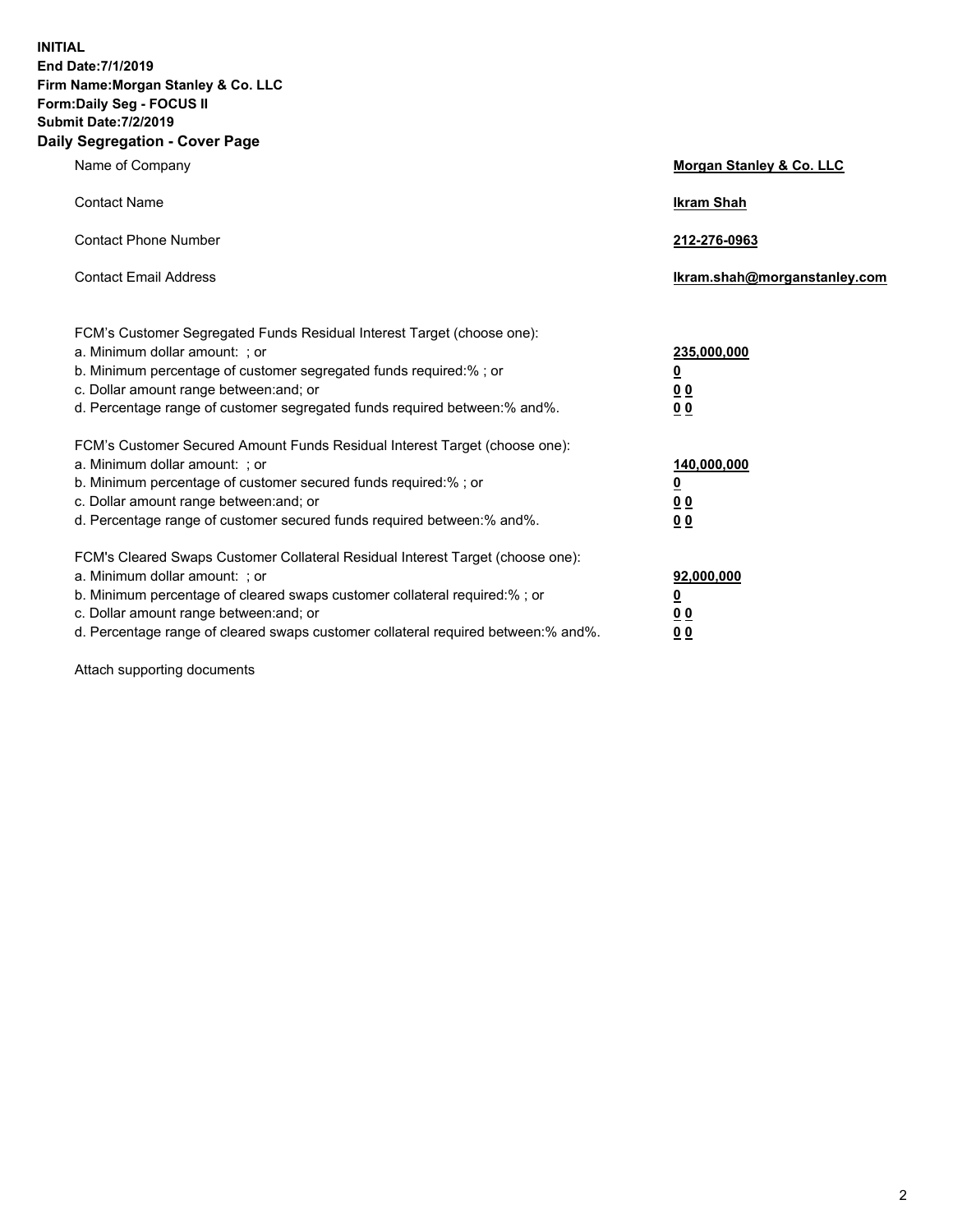| <b>INITIAL</b> | End Date: 7/1/2019<br>Firm Name: Morgan Stanley & Co. LLC<br>Form: Daily Seg - FOCUS II<br><b>Submit Date: 7/2/2019</b><br><b>Daily Segregation - Secured Amounts</b> |                                                      |
|----------------|-----------------------------------------------------------------------------------------------------------------------------------------------------------------------|------------------------------------------------------|
|                | Foreign Futures and Foreign Options Secured Amounts                                                                                                                   |                                                      |
|                | Amount required to be set aside pursuant to law, rule or regulation of a foreign                                                                                      | $0$ [7305]                                           |
| 1.             | government or a rule of a self-regulatory organization authorized thereunder<br>Net ledger balance - Foreign Futures and Foreign Option Trading - All Customers       |                                                      |
|                | A. Cash                                                                                                                                                               | 2,790,910,068 [7315]                                 |
|                | B. Securities (at market)                                                                                                                                             | 2,573,181,032 [7317]                                 |
| 2.             | Net unrealized profit (loss) in open futures contracts traded on a foreign board of trade                                                                             | 205,139,379 [7325]                                   |
| 3.             | Exchange traded options                                                                                                                                               |                                                      |
|                | a. Market value of open option contracts purchased on a foreign board of trade<br>b. Market value of open contracts granted (sold) on a foreign board of trade        | 17,951,005 [7335]<br>-13,139,338 [7337]              |
| 4.             | Net equity (deficit) (add lines 1.2. and 3.)                                                                                                                          | 5,574,042,146 [7345]                                 |
| 5.             | Account liquidating to a deficit and account with a debit balances - gross amount                                                                                     | 172,838,314 [7351]                                   |
|                | Less: amount offset by customer owned securities                                                                                                                      | -171,332,144 [7352] 1,506,170                        |
|                |                                                                                                                                                                       | [7354]                                               |
| 6.             | Amount required to be set aside as the secured amount - Net Liquidating Equity<br>Method (add lines 4 and 5)                                                          | 5,575,548,316 [7355]                                 |
| 7.             | Greater of amount required to be set aside pursuant to foreign jurisdiction (above) or line                                                                           | 5,575,548,316 [7360]                                 |
|                | 6.                                                                                                                                                                    |                                                      |
|                | FUNDS DEPOSITED IN SEPARATE REGULATION 30.7 ACCOUNTS                                                                                                                  |                                                      |
| 1.             | Cash in banks                                                                                                                                                         |                                                      |
|                | A. Banks located in the United States<br>B. Other banks qualified under Regulation 30.7                                                                               | 317,169,420 [7500]<br>281,447,531 [7520] 598,616,951 |
|                |                                                                                                                                                                       | [7530]                                               |
| 2.             | Securities                                                                                                                                                            |                                                      |
|                | A. In safekeeping with banks located in the United States                                                                                                             | 798,058,077 [7540]                                   |
|                | B. In safekeeping with other banks qualified under Regulation 30.7                                                                                                    | 0 [7560] 798,058,077 [7570]                          |
| 3.             | Equities with registered futures commission merchants<br>A. Cash                                                                                                      |                                                      |
|                | <b>B.</b> Securities                                                                                                                                                  | 4,783,081 [7580]<br>$0$ [7590]                       |
|                | C. Unrealized gain (loss) on open futures contracts                                                                                                                   | 1,181,497 [7600]                                     |
|                | D. Value of long option contracts                                                                                                                                     | $0$ [7610]                                           |
|                | E. Value of short option contracts                                                                                                                                    | 0 [7615] 5,964,578 [7620]                            |
| 4.             | Amounts held by clearing organizations of foreign boards of trade                                                                                                     |                                                      |
|                | A. Cash<br><b>B.</b> Securities                                                                                                                                       | $0$ [7640]<br>$0$ [7650]                             |
|                | C. Amount due to (from) clearing organization - daily variation                                                                                                       | $0$ [7660]                                           |
|                | D. Value of long option contracts                                                                                                                                     | $0$ [7670]                                           |
|                | E. Value of short option contracts                                                                                                                                    | 0 [7675] 0 [7680]                                    |
| 5.             | Amounts held by members of foreign boards of trade                                                                                                                    |                                                      |
|                | A. Cash                                                                                                                                                               | 2,378,662,834 [7700]                                 |
|                | <b>B.</b> Securities<br>C. Unrealized gain (loss) on open futures contracts                                                                                           | 1,775,122,955 [7710]                                 |
|                | D. Value of long option contracts                                                                                                                                     | 203,957,882 [7720]<br>17,951,005 [7730]              |
|                | E. Value of short option contracts                                                                                                                                    | <u>-13,139,338</u> [7735] 4,362,555,338              |
|                |                                                                                                                                                                       | [7740]                                               |
| 6.             | Amounts with other depositories designated by a foreign board of trade                                                                                                | $0$ [7760]                                           |
| 7.             | Segregated funds on hand                                                                                                                                              | $0$ [7765]                                           |
| 8.<br>9.       | Total funds in separate section 30.7 accounts<br>Excess (deficiency) Set Aside for Secured Amount (subtract line 7 Secured Statement                                  | 5,765,194,944 [7770]<br>189,646,628 [7380]           |
|                | Page 1 from Line 8)                                                                                                                                                   |                                                      |
|                |                                                                                                                                                                       |                                                      |

- 10. Management Target Amount for Excess funds in separate section 30.7 accounts **140,000,000** [7780]
- 11. Excess (deficiency) funds in separate 30.7 accounts over (under) Management Target **49,646,628** [7785]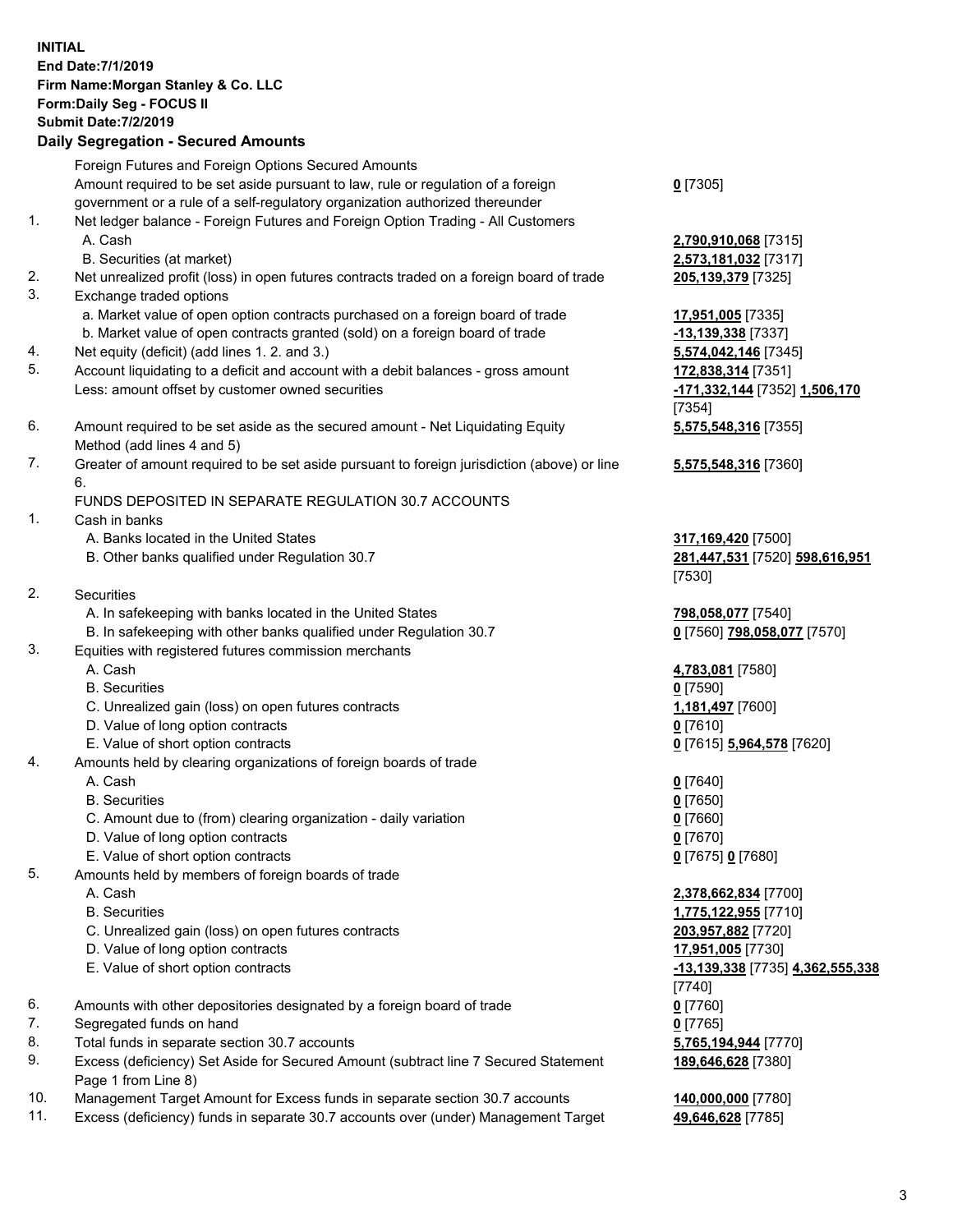**INITIAL End Date:7/1/2019 Firm Name:Morgan Stanley & Co. LLC Form:Daily Seg - FOCUS II Submit Date:7/2/2019 Daily Segregation - Segregation Statement** SEGREGATION REQUIREMENTS(Section 4d(2) of the CEAct) 1. Net ledger balance A. Cash **6,105,437,962** [7010] B. Securities (at market) **5,941,242,376** [7020] 2. Net unrealized profit (loss) in open futures contracts traded on a contract market **3,970,824,141** [7030] 3. Exchange traded options A. Add market value of open option contracts purchased on a contract market **503,294,783** [7032] B. Deduct market value of open option contracts granted (sold) on a contract market **-323,307,432** [7033] 4. Net equity (deficit) (add lines 1, 2 and 3) **16,197,491,830** [7040] 5. Accounts liquidating to a deficit and accounts with debit balances - gross amount **399,149,565** [7045] Less: amount offset by customer securities **-391,314,864** [7047] **7,834,701** [7050] 6. Amount required to be segregated (add lines 4 and 5) **16,205,326,531** [7060] FUNDS IN SEGREGATED ACCOUNTS 7. Deposited in segregated funds bank accounts A. Cash **4,314,931,633** [7070] B. Securities representing investments of customers' funds (at market) **0** [7080] C. Securities held for particular customers or option customers in lieu of cash (at market) **594,564,880** [7090] 8. Margins on deposit with derivatives clearing organizations of contract markets A. Cash **6,116,251,030** [7100] B. Securities representing investments of customers' funds (at market) **0** [7110] C. Securities held for particular customers or option customers in lieu of cash (at market) **5,346,677,496** [7120] 9. Net settlement from (to) derivatives clearing organizations of contract markets **-62,416,878** [7130] 10. Exchange traded options A. Value of open long option contracts **503,294,783** [7132] B. Value of open short option contracts **-323,307,432** [7133] 11. Net equities with other FCMs A. Net liquidating equity **-1,354,074** [7140] B. Securities representing investments of customers' funds (at market) **0** [7160] C. Securities held for particular customers or option customers in lieu of cash (at market) **0** [7170] 12. Segregated funds on hand **0** [7150] 13. Total amount in segregation (add lines 7 through 12) **16,488,641,438** [7180] 14. Excess (deficiency) funds in segregation (subtract line 6 from line 13) **283,314,907** [7190] 15. Management Target Amount for Excess funds in segregation **235,000,000** [7194]

16. Excess (deficiency) funds in segregation over (under) Management Target Amount Excess

**48,314,907** [7198]